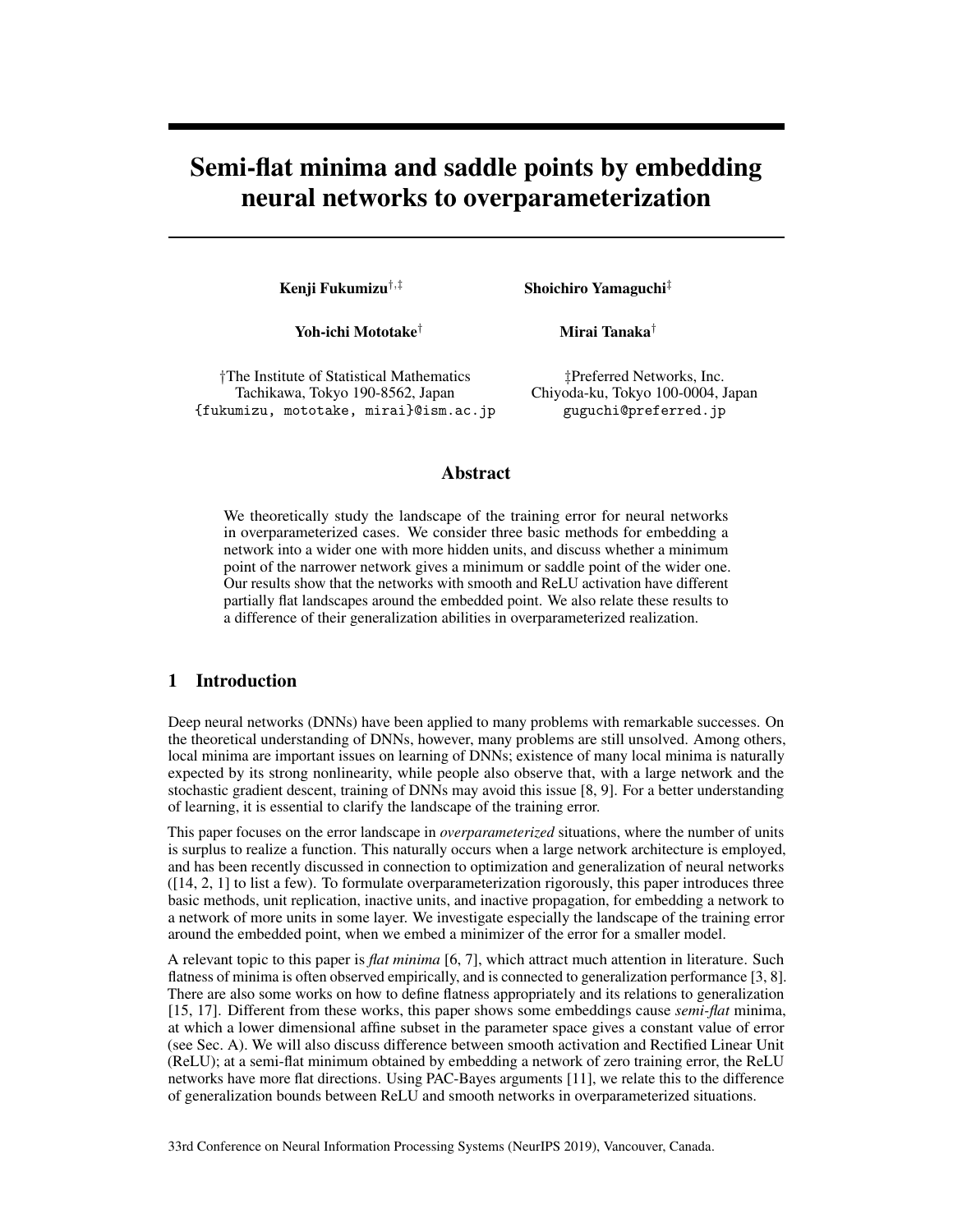This paper extends [4], in which the three embedding methods are discussed and some conditions on minimum points are shown. However, the paper is limited to three-layer networks of smooth activation with one-dimensional output, and addition of one hidden unit is discussed. The current paper covers a much more general class of networks including ReLU activation and arbitrary number of layers, and discusses the difference based on the activation functions as well as a link to generalization.

The main contributions of this paper are summarized as follows.

- Three methods of embedding are introduced for the general J-layer networks as basic construction of overparameterized realization of a function (Sec. 2).
- For smooth activation, the unit replication method embeds a minimum to a saddle point under some assumptions (Theorem 5).
- It is shown theoretically that, for ReLU activation, a minimum is always embedded as a minimum by the method of inactive units. The surplus parameters correspond to a flat subset of the training error (Theorem 9). The unit replication gives only saddles under mild conditions (Theorem 10).
- When a network attains zero training error, the embedding by inactive units gives semi-flat minima in both activation models. The ReLU networks give flatter minima in the overparameterized realization, which suggests better generalization through the PAC-Bayes bounds (Sec. 5.2).

All the proofs of the technical results are given in Supplements.

## 2 Neural network and its embedding to a wider model

We discuss J layer, fully connected neural networks that have an activation function  $\varphi(z; w)$ , where z is the input to a unit and w is a parameter vector. The output of the *i*-th unit  $\mathcal{U}_i^q$  in the *q*-th 2 is the input to a unit and w is a parameter vector. The output of the *i*-th unit  $\alpha_i$  in the *q*-th layer is recursively defined by  $z_i^q = \varphi(z^{q-1}; \omega_i^q)$ , where  $\omega_i^q$  is the weight between  $\mathcal{U}_i^q$  and the  $(q-1)$ -th layer. The activation function  $\varphi(z; w)$  is any nonlinear function, which often takes the form  $\varphi(w_{wgt}^T z - w_{bias})$  with  $w = (w_{wgt}, w_{bias})$ ; typical examples are the sigmoidal function  $\varphi(\bm{z};\bm{w}) = \tanh(\bm{w}_{wgt}^T\bm{z} - w_{bias})$  and ReLU  $\varphi(\bm{z};\bm{w}) = \max\{\bm{w}_{wgt}^T\bm{z} - w_{bias}, 0\}$ . This paper assumes that there is  $w^{(0)}$  such that  $\varphi(x; w^{(0)}) = 0$  for any x. Focusing the q-th layer, with size of the other layers fixed, the set of networks having H units in the q-th layer is denoted by  $\mathcal{N}_H$ . With a parameter  $\theta^{(H)}=(W_0,\omega_1,\ldots,\omega_H,v_1,\ldots,v_H,V_0)$ , the function  $f^{(H)}_{\theta^{(H)}}$  of  $\mathcal{N}_H$  is defined by

$$
\bm{f}_{\bm{\theta}^{(H)}}^{(H)}(\bm{x}) := \bm{f}^{(H)}(\bm{x};\bm{\theta}^{(H)}) = \psi\big(\sum_{j=1}^{H} \bm{v}_j \varphi(\bm{x};\bm{w}_j,W_0);V_0\big),\tag{1}
$$

where  $\varphi(\bm x;\bm w_j,W_0)$  is the output of  $\mathcal{U}_i^q$  with a summarized parameter  $W_0$  in the previous layers, and  $\psi(z^{q+1};V_0)$  is all the parts after  $z^{q+1}$  with parameter  $V_0$ . Note that  $v_j$  is a connection weight from the unit  $\mathcal{U}_j^q$  to the units in the  $(q + 1)$ -th layer (we omit the bias term for simplicity). The number of units in the  $(q - 1)$ -th and  $(q + 1)$ -th layers are denoted by D and M, respectively.

Embedding of a network refers to a map associating a *narrower* network in  $\mathcal{N}_{H_0}$   $(H_0 < H)$  with a network of a specific parameter in a *wider* model  $\mathcal{N}_H$  to realize the same function, keeping other layers unchanged. For clarity, we use  $(\zeta_i, \pmb{u}_i)$  instead of  $(\pmb{v}_j, \pmb{w}_j)$  for the parameter  $\pmb{\theta}^{(H_0)}$  of  $\mathcal{N}_{H_0};$ 

$$
\boldsymbol{f}_{\boldsymbol{\theta}^{(H_0)}}^{(H_0)}(\boldsymbol{x}) := \boldsymbol{f}^{(H_0)}(\boldsymbol{x};\boldsymbol{\theta}^{(H_0)}) = \boldsymbol{\psi}\big(\sum_{i=1}^{H_0} \boldsymbol{\zeta}_i \varphi(\boldsymbol{x};\boldsymbol{u}_i,W_0);V_0\big).
$$
 (2)

We consider minima and stationary points of the *empirical risk* (or *training error*)

$$
L_H(\boldsymbol{\theta}^{(H)}) := \sum_{\nu=1}^n \ell(\mathbf{y}_{\nu}, \mathbf{f}^{(H)}(\mathbf{x}_{\nu}; \boldsymbol{\theta}^{(H)})),
$$
\n(3)

where  $\ell(y, f)$  is a loss function to measure the discrepancy between a teacher y and network output  $f$ , and  $(x_1, y_1), \ldots, (x_n, y_n)$  are given training data. Typical examples of  $\ell(y, f)$  include the square error  $\|\mathbf{y} - \mathbf{f}\|^2/2$  and logistic loss  $-y \log f - (1 - y) \log(1 - f)$  for  $y \in \{0, 1\}$  and  $f \in (0, 1)$ . In the sequel, we assume the second order differentiability of  $\ell(y, f)$  with respect to f for each y.

#### 2.1 Three embedding methods of a network

To fomulate overparameterization, we introduce three basic methods for embedding  $f_{a(H_0)}^{(H_0)}$  $\theta$ <sup>(H<sub>0</sub>)</sup> into  $\mathcal{N}_H$ so that it realizes exactly the same function as  $f_{\mathbf{a}(H_0)}^{(H_0)}$  $\theta^{(H_0)}_{(\theta^{(H_0)})}$ . See Table 1 and Figure 1 for the definitions.

(I) Unit replication: We fix a unit, say the  $H_0$ -th unit  $\mathcal{U}_{H_0}^q$ , in  $\mathcal{N}_{H_0}$ , and replicate it. Simply,  $\theta^{(H)}$ has  $H - H_0 + 1$  copies of  $u_{H_0}$ , and divides the weight  $\zeta_{H_0}$  by  $v_{H_0}, \ldots, v_H$ , keeping the other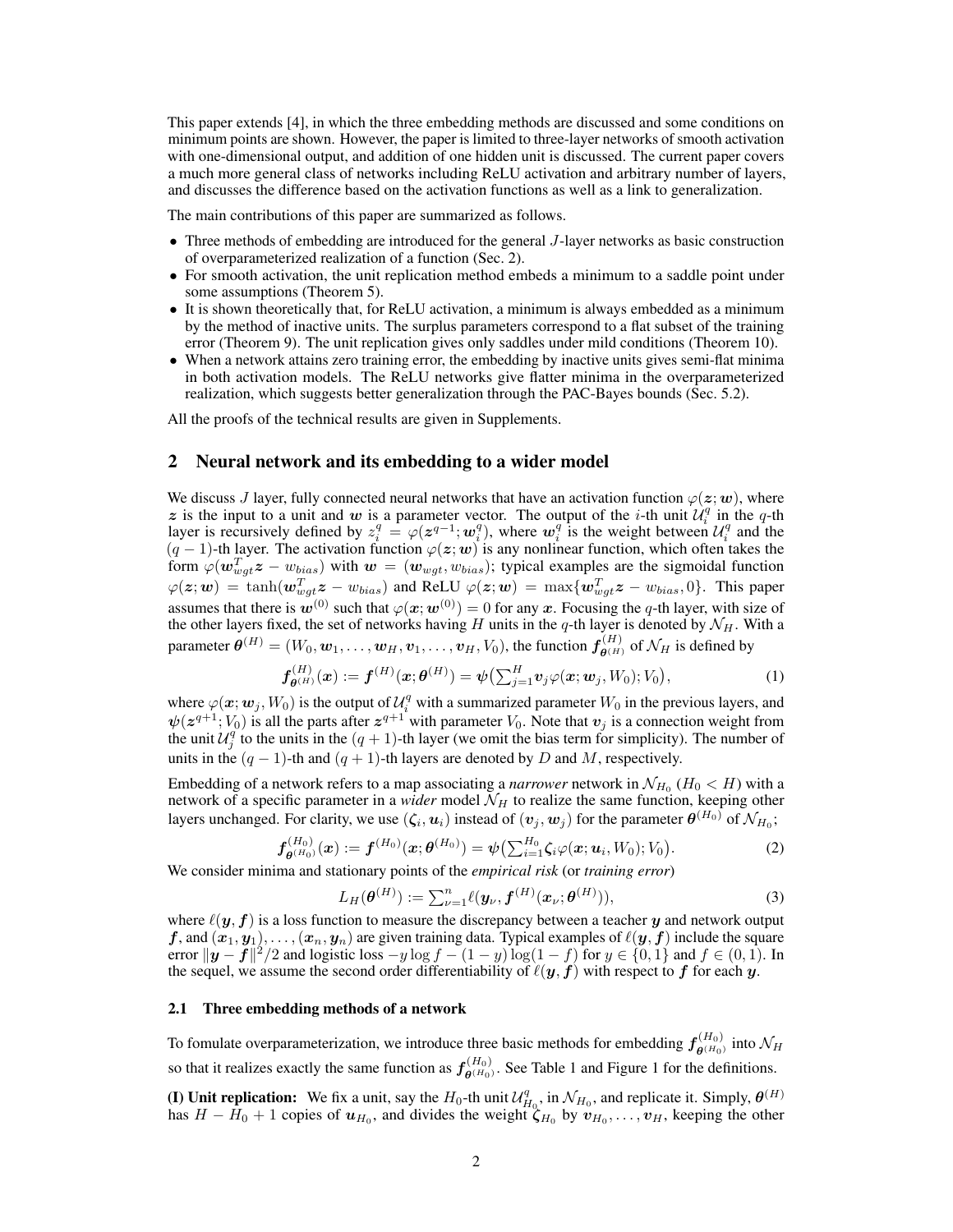

Figure 1: Embedding of a narrower network to a wider one.

| Unit replication $\Pi_{repl}(\boldsymbol{\theta}^{(H_0)})$                    | Inactive units $\Pi_{iu}(\boldsymbol{\theta}^{(H_0)})$                | Inactive propagation $\Pi_{ip}(\boldsymbol{\theta}^{(H_0)})$   |
|-------------------------------------------------------------------------------|-----------------------------------------------------------------------|----------------------------------------------------------------|
| $w_i = u_i (1 \le i \le H_0 - 1)$                                             | $w_i = u_i$ (1 < i < H <sub>0</sub> )                                 | $w_i = u_i (1 \leq i \leq H_0)$                                |
| $v_i = \zeta_i (1 \leq i \leq H_0 - 1)$                                       | $v_i = \zeta_i (1 \leq i \leq H_0)$                                   | $v_i = \zeta_i (1 \le i \le H_0)$                              |
| $w_{H_0} = \cdots = w_H = u_{H_0}$                                            | $\boldsymbol{w}_{H_0+1}=\cdots=\boldsymbol{w}_H=\boldsymbol{w}^{(o)}$ | $\boldsymbol{w}_{H_0+1}, \ldots, \boldsymbol{w}_H$ : arbitrary |
| $\boldsymbol{v}_{H_0} + \cdots + \boldsymbol{v}_H = \boldsymbol{\zeta}_{H_0}$ | $\boldsymbol{v}_{H_0+1}, \ldots, \boldsymbol{v}_H$ : arbitrary        | $\boldsymbol{v}_{H_0+1}=\cdots=\boldsymbol{v}_H=0$             |
| Table 1: Three methods of embedding                                           |                                                                       |                                                                |

parts unchanged. A choice of  $u_i$  ( $1 \le i \le H_0$ ) to replicate is arbitrary, and a different choice defines a different network. We use  $u_{H_0}$  for simplicity. The parameters  $v_{H_0}, \ldots, v_H$  consist of an  $(H - H_0) \times M$  dimensional affine subspace, denoted by  $\Pi_{repl}(\theta^{(H_0)})$ , in the parameters for  $\mathcal{N}_H$ .

(II) Inactive units: This embedding uses the special weight  $w^{(0)}$  to make the surplus units inactive. The set of parameters is denoted by  $\Pi_{iu}(\boldsymbol{\theta}^{(H_0)})$ , which is of  $(H - H_0) \times M$  dimension.

(III) Inactive propagation: This embedding cuts off the weights to the  $(q + 1)$ -th layer for the surplus part. The weights  $w_j$  of the surplus units are arbitrary. The set of parameters is denoted by  $\Pi_{ip}(\boldsymbol{\theta}^{(H_0)})$ , which is of  $(H - H_0) \times D$  dimension.

All the above embeddings give the same function as the narrower network.

**Proposition 1.** For any  $\bm{\theta}^{(H)} \in \Pi_{repl}(\bm{\theta}^{(H_0)}) \cup \Pi_{iu}(\bm{\theta}^{(H_0)}) \cup \Pi_{ip}(\bm{\theta}^{(H_0)}),$  we have  $\bm{f}^{(H)}_{\bm{\theta}^{(H)}} = \bm{f}^{(H_0)}_{\bm{\theta}^{(H_0)}}$  $\overset{\scriptscriptstyle{(}}{\theta^{(H_0)}}$ .

It is important to note that a network is not uniquely embedded in a wider model, in contrast to fixed bases models such as the polynomial model. This unidentifiability has been clarified for three-layer networks [10, 16]; in fact, for three layer networks of tanh activation, [16] shows that the three methods essentially cover all possible embedding. For three-layer networks of 1-dimensional output and smooth activation, [4] shows that this unidentifiable embedding causes minima or saddle points. The current paper extends this result to general networks with ReLU as well as smooth activation.

## 3 Embedding of smooth networks

This section assumes the second order differentiability of  $\varphi(x; w)$  on w. The case of ReLU will be discussed in Sec. 4. Let  $\theta_*^{(H_0)}$  be a stationary point of  $L_{H_0}$ , i.e.,  $\frac{\partial L_{H_0}(\theta_*^{(H_0)})}{\partial \theta^{(H_0)}}$  $\frac{H_0(\mathbf{\Theta}^*)}{\partial \mathbf{\theta}^{(H_0)}} = \mathbf{0}$ . We are interested in whether the embedding in Sec. 2 also gives a stationary point of  $\mathcal{L}_H$ . More importantly, we wish to know if a minimum of  $L_{H_0}$  is embedded to a minimum of  $L_H$ . A network can be embedded by any combination of the three methods, but we consider their effects separately for simplicity. The definition of minimum, saddle point, and related notions are given by Sec. A.

#### 3.1 Stationary properties of embedding

To discuss the stationarity for the case (I) unit replication, we need to restrict  $\Pi_{repl}(\bm{\theta}^{(H_0)})$  to a subset. For  $\boldsymbol{\theta}^{(H_0)}$ , define  $\boldsymbol{\theta}^{(H)}_{\boldsymbol{\lambda}}$  $\lambda^{(H)}$  for every  $\bm{\lambda}=(\lambda_{H_0},\ldots,\lambda_{H})\in\mathbb{R}^{H-H_0+1}$  with  $\sum_{j=H_0}^{H}\lambda_{j}=1$  by

$$
\begin{aligned}\n\boldsymbol{w}_i &= \boldsymbol{u}_i, \quad \boldsymbol{v}_i = \boldsymbol{\zeta}_i \quad (1 \leq i \leq H_0 - 1), \\
\boldsymbol{w}_{H_0} &= \cdots = \boldsymbol{w}_H = \boldsymbol{u}_{H_0}, \qquad \boldsymbol{v}_j = \lambda_j \boldsymbol{\zeta}_{H_0} \quad (H_0 \leq j \leq H).\n\end{aligned} \tag{4}
$$

Obviously,  $\bm{\theta}^{(H)}_{\bm{\lambda}} \in \Pi_{repl}(\bm{\theta}^{(H_0)})$  so that  $\bm{f}^{(H)}(\bm{x};\bm{\theta}^{(H)}_{\bm{\lambda}})$  $\mathbf{A}^{(H)}$ ) =  $\boldsymbol{f}^{(H_0)}(\boldsymbol{x};\boldsymbol{\theta}^{(H_0)})$ . The next theorem tells that a stationary point of  $\mathcal{N}_{H_0}$  is embedded to an  $(H - H_0)$ -dimensional stationary subset of  $\mathcal{N}_H$ .

**Theorem 2.** Let  $\theta_*^{(H_0)}$  be a stationary point of  $L_{H_0}$ . Then, for any  $\lambda = (\lambda_{H_0}, \dots, \lambda_H)$  with  $\sum_{j=H_0}^{H} \lambda_j = 1$ , the point  $\boldsymbol{\theta}^{(H)}_{\boldsymbol{\lambda}}$  $\lambda^{(H)}$  defined by Eq. (4) is a stationary point of  $L_H$ .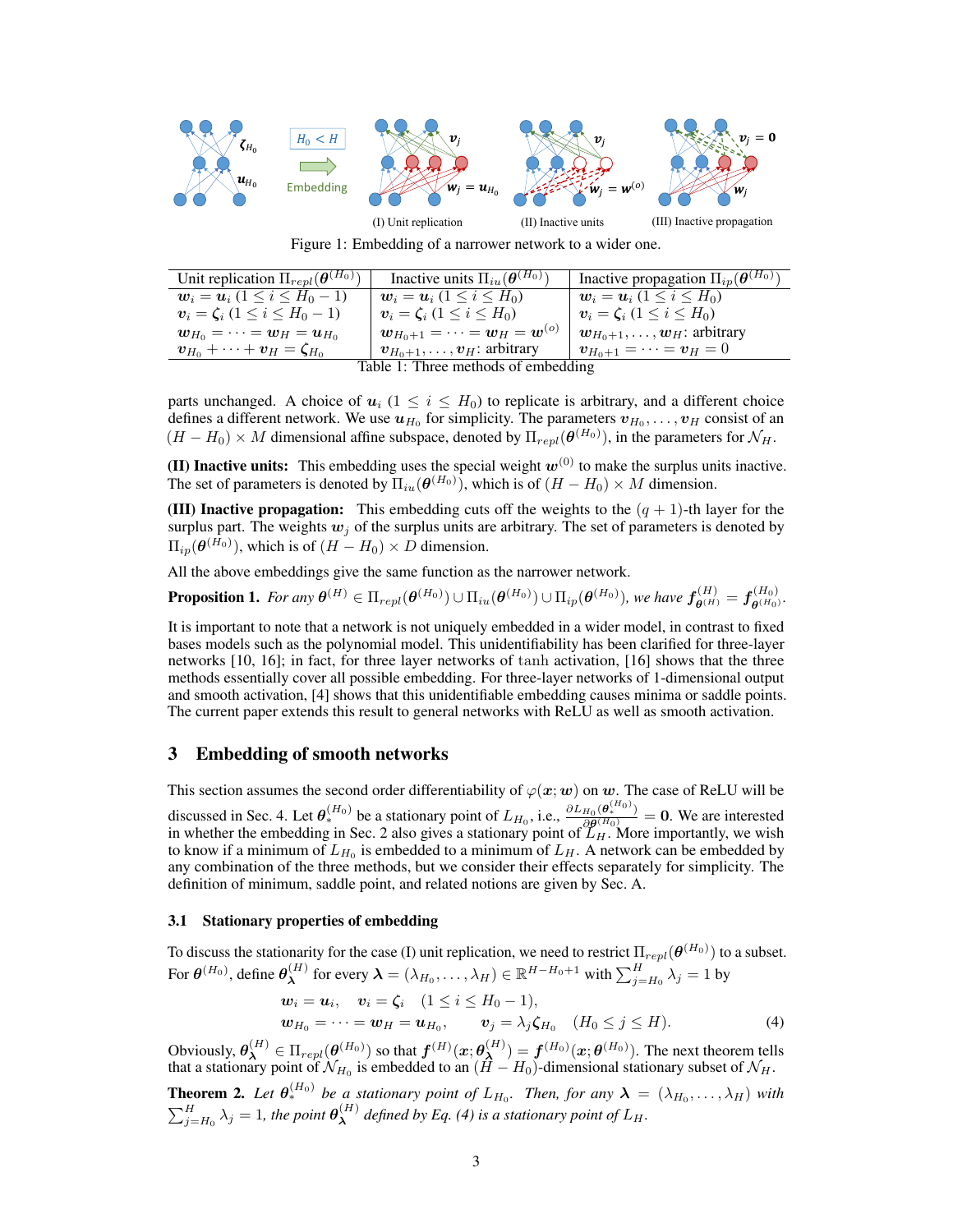The basic idea for the proof is to separate the subset of parameters  $(\bm{v}_{H_0}, \bm{w}_{H_0}, \dots, \bm{v}_{H}, \bm{w}_{H})$  into a copy of  $(\zeta_{H_0},\boldsymbol{u}_{H_0})$  and the remaining ones, the latter of which do not contribute to change the function  $f_{\theta^{(H)}}^{(H)}$  at  $\theta_{\lambda}^{(H)}$  $\lambda^{(H)}$ . We will see this reparameterization in Sec. 3.2 in detail.

It is easy to see that the inactive units or propagations does not generally embed a stationary point to a stationary one (see also Theorems 2 and 4 in [4]). The details will be given in Sec. C.

#### 3.2 Embedding of a minimum point in the case of smooth networks

We next consider the embedding  $\theta_{\lambda}^{(H)}$  $\mathbf{A}^{(H)}$  of a mininum point  $\mathbf{\theta}_{*}^{(H_0)}$  of  $L_{H_0}$ . In the sequel, for readability, we discuss three-layer models  $(J = 3)$  and linear output units. Note however that, for general J, the derivatives and Hessian of  $L_H$  for the other parameters are exactly the same as those of  $L_{H_0}$  for the corresponding parameters. We omit the full description here. The two models are simply given by

$$
\mathcal{N}_H: \boldsymbol{f}^{(H)}(\boldsymbol{x};\boldsymbol{\theta}^{(H)}) = \sum_{j=1}^H \boldsymbol{v}_j \varphi(\boldsymbol{x};\boldsymbol{w}_j) \quad \text{and} \quad \mathcal{N}_{H_0}: \boldsymbol{f}^{(H_0)}(\boldsymbol{x};\boldsymbol{\theta}^{(H_0)}) = \sum_{i=1}^{H_0} \zeta_i \varphi(\boldsymbol{x};\boldsymbol{u}_i).
$$
\n(5)

To simplify the Hessian for unit replication, we introduce a new parameterization of  $\mathcal{N}_H$ . Let  $\lambda \in \mathbb{R}^{H-\tilde{H}_0+1}$  be fixed such that  $\lambda_{H_0} + \cdots + \lambda_H = 1$  and  $\lambda_j \neq 0$ . For such  $\lambda$ , take an  $(H-\tilde{H}_0) \times$  $(H - H_0 + 1)$  matrix  $A = (\alpha_{cj}) (H_0 + 1 \le c \le H, H_0 \le j \le H)$  that satisfies the two conditions:

(A1) 
$$
\begin{pmatrix} \mathbf{1}_{H-H_0+1}^T \\ A \end{pmatrix}
$$
 is invertible, where  $\mathbf{1}_d = (1, \dots, 1)^T \in \mathbb{R}^d$ ,  
(A2)  $\sum_{j=H_0}^H \alpha_{cj} \lambda_j = 0$  for any  $H_0 + 1 \leq c \leq H$ .

To find such A, take  $A = (\boldsymbol{a}_{H_0+1}, \dots, \boldsymbol{a}_H)^T$  so that  $\boldsymbol{a}_c^T \boldsymbol{\lambda} = 0$ . Then, if  $\sum_{c=H_0+1}^{H} s_c \boldsymbol{a}_c = \boldsymbol{1}_{H-H_0+1}$ for some scalars  $s_c$ , taking the inner product with  $\lambda$  causes a contradiction.

Given such  $\bm{\lambda}$  and  $A = (\alpha_{cj})$ , define a bijective linear transform from  $(\bm{v}_{H_0}, \dots, \bm{v}_H; \bm{w}_{H_0}, \dots, \bm{w}_H)$ to  $(a, \xi_{H_0+1}, \ldots, \xi_H; b, \eta_{H_0+1}, \ldots, \eta_H)$  by

$$
\boldsymbol{w}_j = \boldsymbol{b} + \sum_{c=H_0+1}^H \alpha_{cj} \boldsymbol{\eta}_c \quad \text{and} \quad \boldsymbol{v}_j = \lambda_j \boldsymbol{a} + \sum_{c=H_0+1}^H \lambda_j \alpha_{cj} \boldsymbol{\xi}_c \qquad (H_0 \leq j \leq H). \tag{6}
$$

The parameter b serves as the direction that makes all the hidden units behave equally, and  $(\eta_i)$ define the remaining  $H - 1$  directions that differentiate them. The parameter b thus essentially plays the role of  $u_{H_0}$  for  $\mathcal{N}_{H_0}.$  Also,  $\bm{a}$  works as  $\bm{\zeta}_{H_0}$  when all  $\bm{w}_j$  are equal. The next lemma confirms this role of  $(a, b)$  and shows that the directions  $\eta_c$  and  $\xi_c$  do not change the function  $f^{(H)}$  at  $\theta_{\lambda}^{(H_0)}$ .

**Lemma 3.** Let  $\theta^{(H_0)}$  be any parameter of  $\mathcal{N}_{H_0}$ , and  $\theta^{(H)}_{\boldsymbol{\lambda}}$ λ *be its embedding defined by Eq. (4). Then,*

$$
\frac{\partial f^{(H)}(\mathbf{x};\boldsymbol{\theta}^{(H)})}{\partial \mathbf{b}}\Big|_{\boldsymbol{\theta}^{(H)}=\boldsymbol{\theta}_{\lambda}^{(H)}} = \frac{\partial f^{(H_0)}(\mathbf{x};\boldsymbol{\theta}^{(H_0)})}{\partial \mathbf{u}_{H_0}}, \qquad \frac{\partial f^{(H)}(\mathbf{x};\boldsymbol{\theta}^{(H)})}{\partial \eta_c}\Big|_{\boldsymbol{\theta}^{(H)}=\boldsymbol{\theta}_{\lambda}^{(H)}} = \mathbf{0},
$$
\n
$$
\frac{\partial f^{(H)}(\mathbf{x};\boldsymbol{\theta}^{(H)})}{\partial \mathbf{a}}\Big|_{\boldsymbol{\theta}^{(H)}=\boldsymbol{\theta}_{\lambda}^{(H)}} = \frac{\partial f^{(H_0)}(\mathbf{x};\boldsymbol{\theta}^{(H_0)})}{\partial \zeta_{H_0}}, \qquad \frac{\partial f^{(H)}(\mathbf{x};\boldsymbol{\theta}^{(H)})}{\partial \zeta_c}\Big|_{\boldsymbol{\theta}^{(H)}=\boldsymbol{\theta}_{\lambda}^{(H)}} = \mathbf{0}.
$$
\n(7)

From Lemma 3, the Hessian takes a simple form:

**Lemma 4.** Let  $\lambda$  and A be as above. Suppose  $\theta_*^{(H_0)}$  is a stationary point of  $\mathcal{N}_{H_0}$  and  $\theta_{\lambda}^{(H)}$ **Exhima 4.** Let  $\lambda$  and  $\lambda$  be as above. Suppose  $\sigma_*$  is a stationary point of  $N_{H_0}$  and  $\sigma_{\lambda}$  is its embedding defined by Eq. (4). Then, the Hessian matrix of  $L_H$  with respect to  $\omega$  $(a, b, \xi_{H_0+1}, \ldots, \xi_H, \eta_{H_0+1}, \ldots, \eta_H)$  at  $\theta^{(H)} = \theta_{\lambda}^{(H)}$ λ *is given by*

$$
\frac{\partial^2 L_H(\theta_{\lambda}^{(H)})}{\partial \omega \partial \omega} = \frac{\mathbf{a}}{\mathbf{b}} \begin{bmatrix} \frac{\partial^2 L_{H_0}(\theta_{\ast}^{(H_0)})}{\partial \zeta_{H_0} \partial \zeta_{H_0}} & \frac{\partial^2 L_{H_0}(\theta_{\ast}^{(H_0)})}{\partial \zeta_{H_0} \partial \omega_{H_0}} & O & O \\ \frac{\partial^2 L_{H_0}(\theta_{\ast}^{(H_0)})}{\partial \omega \partial \omega} & \frac{\partial^2 L_{H_0}(\theta_{\ast}^{(H_0)})}{\partial \omega_{H_0} \partial \zeta_{H_0}} & \frac{\partial^2 L_{H_0}(\theta_{\ast}^{(H_0)})}{\partial \omega_{H_0} \partial \omega_{H_0}} & O & O \\ \frac{\mathbf{c}}{\mathbf{a}} & O & O & \tilde{F} & \tilde{G} \end{bmatrix} . \tag{8}
$$

*The lower-right block*  $\tilde{G}$  :=  $\left(\frac{\partial^2 L_H(\theta_A^{(H)})}{\partial p \partial q}\right)$  $\frac{L_H(\mathbf{\sigma_X})}{\partial \eta_c \partial \eta_d}$ )<sub>cd</sub>, which is a symmetric matrix of  $(H - H_0) \times$ D dimension, is given by  $(A\Lambda A^T) \otimes G$  with  $\Lambda = Diag(\lambda_{H_0}, \ldots, \lambda_H)$  and  $G :=$  $\sum_{\nu=1}^n \frac{\partial \ell(\boldsymbol{y}_\nu, \boldsymbol{f}^{(H_0)}(\boldsymbol{x}_\nu;\boldsymbol{\theta}^{(H_0)}_*))}{\partial \boldsymbol{z}} \boldsymbol{G}_{H_0} * \frac{\partial^2 \varphi(\boldsymbol{x}_\nu;\boldsymbol{u}_{H_0*})}{\partial \boldsymbol{u}_{H_0}\partial \boldsymbol{u}_{H_0}}$  $\frac{\partial^2 \varphi(\bm{x}_\nu;\bm{u}_{H_0*})}{\partial \bm{u}_{H_0} \partial \bm{u}_{H_0}}$ ; and  $\tilde{F} := (\frac{\partial^2 L_H(\bm{\theta}^{(H)}_{\bm{\lambda}})}{\partial \bm{\xi}_c \partial \bm{\eta}_d})$  $\frac{L_H(\mathbf{\sigma}_{\lambda})}{\partial \xi_c \partial \eta_d}$ )<sub>cd</sub>, which is of size (H –  $H_0$ ) × *M* dimension, is given by  $(A\Lambda A^T) \otimes F$  with  $F := \sum_{\nu=1}^n \frac{\partial \ell(\mathbf{y}_\nu, \mathbf{f}^{(H_0)}(\mathbf{x}_\nu; \mathbf{\theta}_*^{(H_0)}))}{\partial \mathbf{z}} \frac{\partial \varphi(\mathbf{x}_\nu; \mathbf{u}_{H_0} \ast)}{\partial \mathbf{u}_{H_0}}$  $\frac{\boldsymbol{x}_{\nu};\boldsymbol{u}_{H_0*})}{\partial \boldsymbol{u}_{H_0}}.$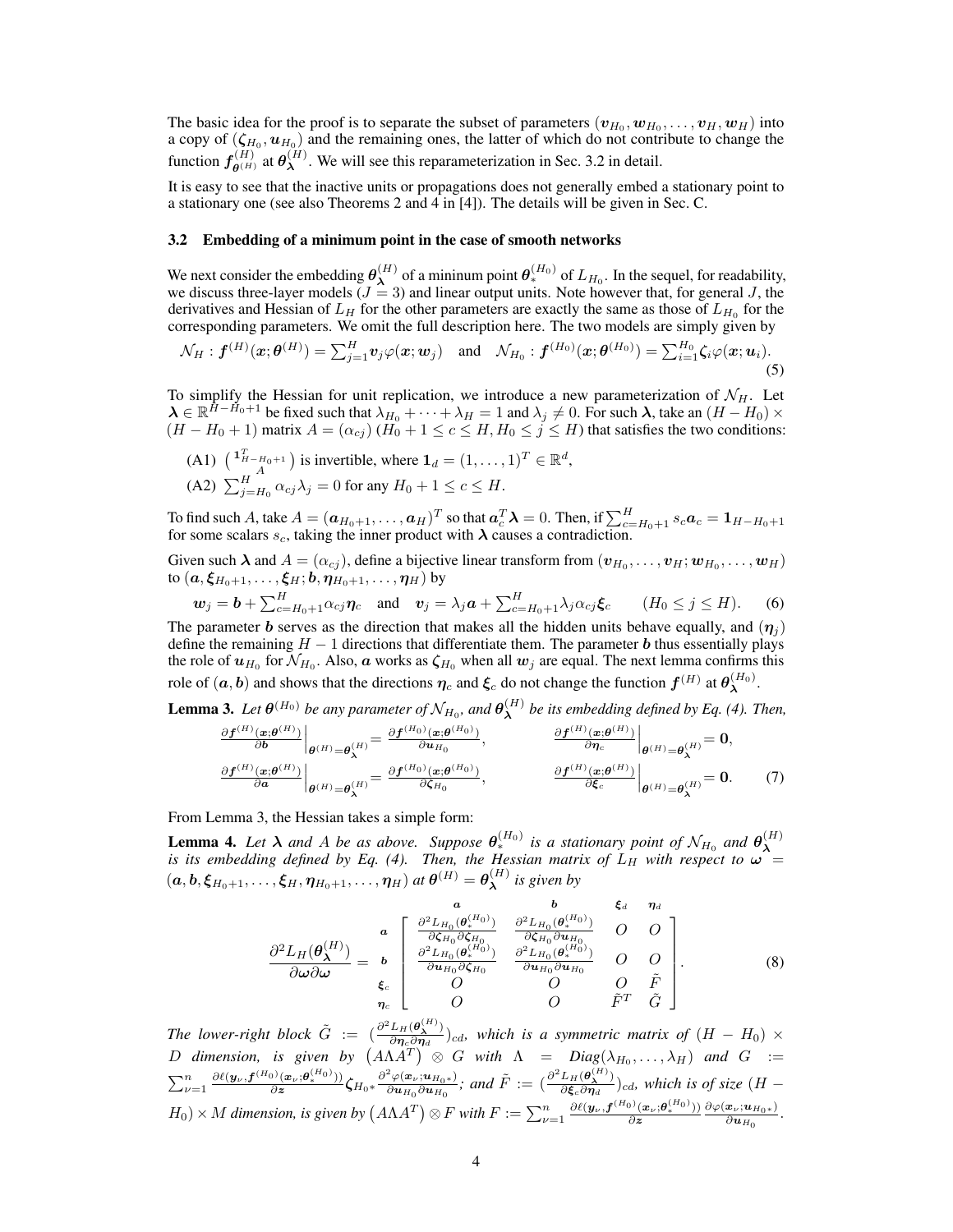Lemma 4 shows that, with the reparametrization, the Hessian at the embedded stationary point  $\theta_{\lambda}^{(H)}$ λ contains the Hessian of  $L_{H_0}$  with  $a, b$ , and that the cross blocks between  $(a, b)$  and  $(\xi_c, \eta_d)$  are zero. Note that the  $\xi - \xi$  block is zero, which is important when we prove Theorem 5.

Theorem 5. *Consider a three layer network given by Eq. (5). Suppose that the the output dimension*  $M$  is greater than 1 and  $\bm{\theta}^{(H_0)}_*$  is a minimum of  $L_{H_0}$ . Let the matrices  $G$ ,  $F$  and the parameter  $\bm{\theta}^{(H)}_{\bm{\lambda}}$ λ *be used in the same meaning as in Lemma 4 (unit replication). Then, if either of the conditions (i)* G is positive or negative definite, and  $F \neq O$ , *(ii)* G *has positive and negative eigenvalues, holds, then for any*  $\lambda$  *with*  $\sum_{j=H_0}^{H} \lambda_j = 1$  *and*  $\lambda_j \neq 0$ ,  $\theta_{\bm{\lambda}}^{(H)}$  $\lambda^{(H)}$  is a saddle point of  $L_H$ .

Theorem 5 is easily proved from Lemma 4. From the form of the lower-right four blocks of Eq. (8), it has positive and negative eigenvalues if G is positive (or negative) definite and  $F \neq O$ . See Sec. D.3 in Supplements for a complete proof. The assumption  $M \geq 2$  is necessary for the condition (i) to happen. In fact, [4] discussed the case of  $M = 1$ , in which  $\overline{F} = O$  is derived. The paper also gave a sufficient condition that the embedded point  $\theta_{\lambda}^{(H)}$  $\lambda^{(H)}$  is a local minimum when G is positive (or negative) definite. See Sec. E for more details on the special case of  $M = 1$ .

Suppose that  $\theta_*^{(H_0)}$  attains zero training error. Then,  $\theta_{\lambda}^{(H)}$  $\lambda^{(H)}$  can never be a saddle point but a global minimum. Therefore, the situation (ii) can never happen. In that case, if  $G$  is invertible, it must be positive definite and  $F = O$ . We will discuss this case further in Sec. 5.1.

## 4 Semi-flat minima by embedding of ReLU networks

This section discusses networks with ReLU. Its special shape causes different results. Let  $\phi(t)$  be the ReLU function:  $\phi(t) = \max\{t, 0\}$ , which is used very often in DNNs to prevent vanishing gradients [12, 5]. The activation is given by  $\varphi(\bm x;\bm w)=\phi(\bm w^T\tilde{\bm x})$  with  $\bm w^T\tilde{\bm x}:=\bm w_{wgt}^T\bm x-w_{bias}.$  It is important to note that the ReLU function satisfies positive homogeneity; i.e.,  $\phi(\alpha t) = \alpha \phi(t)$  for any  $\alpha \ge 0$ . This causes special properties on  $\varphi$ , that is, (a)  $\varphi(x; r\mathbf{w}) = r\varphi(x; \mathbf{w})$  for any  $r \ge 0$ , (b)  $\partial \varphi(\boldsymbol{x};\boldsymbol{w})$  $\begin{vmatrix} \langle x; w\rangle \ \partial w \end{vmatrix}_{\bm{w} = r\bm{w}_*} = \frac{\partial \varphi(\bm{x};\bm{w})}{\partial \bm{w}}$  $\frac{(\boldsymbol{x};\boldsymbol{w})}{\partial \boldsymbol{w}}\Big|_{\boldsymbol{w}=\boldsymbol{w}_*}$  if  $r>0, \boldsymbol{w}^T\tilde{\boldsymbol{x}}\neq 0$ , and (c)  $\frac{\partial^2 \varphi(\boldsymbol{x};\boldsymbol{w})}{\partial \boldsymbol{w}\partial \boldsymbol{w}}=0$  if  $\boldsymbol{w}^T\tilde{\boldsymbol{x}}\neq 0$ .

From the positive homogeneity, effective parameterization needs some normalization of  $v_i$  or  $w_j$ . However, this paper uses the redundant parameterization. In our theoretical arguments, no problem is caused by the redundancy, while it gives additional flat directions in the parameter space.

## 4.1 Embeddings of ReLU networks

Reflecting the above special properties, we introduce modified versions for embeddings of  $\theta_*^{(H_0)}$ .

**(I)**<sub>R</sub> Unit replication: Fix  $\mathcal{U}_{H_0}^q$ , and take  $\boldsymbol{\gamma} = (\gamma_{H_0}, \dots, \gamma_H) \in \mathbb{R}^{H-H_0+1}$  and  $\boldsymbol{\beta} = (\beta_{H_0}, \dots, \beta_H)$ such that  $\beta_j > 0$  ( $H_0 \le \forall j \le H$ ) and  $\sum_{j=H_0}^{H} \gamma_j \beta_j = 1$ . Define  $\theta_{\gamma,\beta}^{(H)}$  $\bigvee_{\gamma,\beta}^{\{H\}}$  by

$$
\begin{aligned} \n\boldsymbol{w}_i &= \boldsymbol{u}_i, \quad \boldsymbol{v}_i = \boldsymbol{\zeta}_i \quad (1 \leq i \leq H_0 - 1), \\ \n\boldsymbol{w}_j &= \beta_j \boldsymbol{u}_{H_0}, \quad \boldsymbol{v}_j = \gamma_j \boldsymbol{\zeta}_{H_0} \quad (H_0 \leq j \leq H). \n\end{aligned} \tag{9}
$$

 $({\bf II})_R$  Inactive units: Define a parameter  $\hat{\theta}^{(H)}$  by

$$
\mathbf{w}_i = \mathbf{u}_i, \quad \mathbf{v}_i = \zeta_i \quad (1 \le i \le H_0), \qquad \mathbf{v}_j : \text{ arbitrary} \quad (H_0 + 1 \le j \le H)
$$
  

$$
\mathbf{w}_j \text{ such that } \mathbf{w}_j^T \tilde{\mathbf{x}}_\nu < 0 \quad (\forall \nu, H_0 + 1 \le j \le H). \tag{10}
$$

Note that the definition  $(II)_R$  is different from the smooth activation case. The last condition is easily satisfied if  $w_{bias}$  is large. Note also that  $\varphi(\mathbf{x}_\nu; \mathbf{w}_j) = 0$  for each  $\nu$ , but  $\varphi(\mathbf{x}; \mathbf{w}_j) \neq 0$  in general. Since a small change of  $w_j$  ( $H_0 + 1 \le j \le H$ ) does not alter  $\varphi(x_\nu; w_j) = 0$ , the function  $L_H$  is constant locally on  $v_j$  and  $w_j$  ( $H_0 + 1 \le j \le H$ ) at  $\hat{\theta}^{(H)}$ . This is clear difference from the smooth case, where changing  $w_i$  from  $w^{(0)}$  may cause a different function.

 **<b>Inactive propagation:** The inactive propagation is exactly the same as the smooth activation case. The embedded point is denoted by  $\tilde{\theta}^{(\tilde{H})}$ .

The following proposition is obvious from the definitions.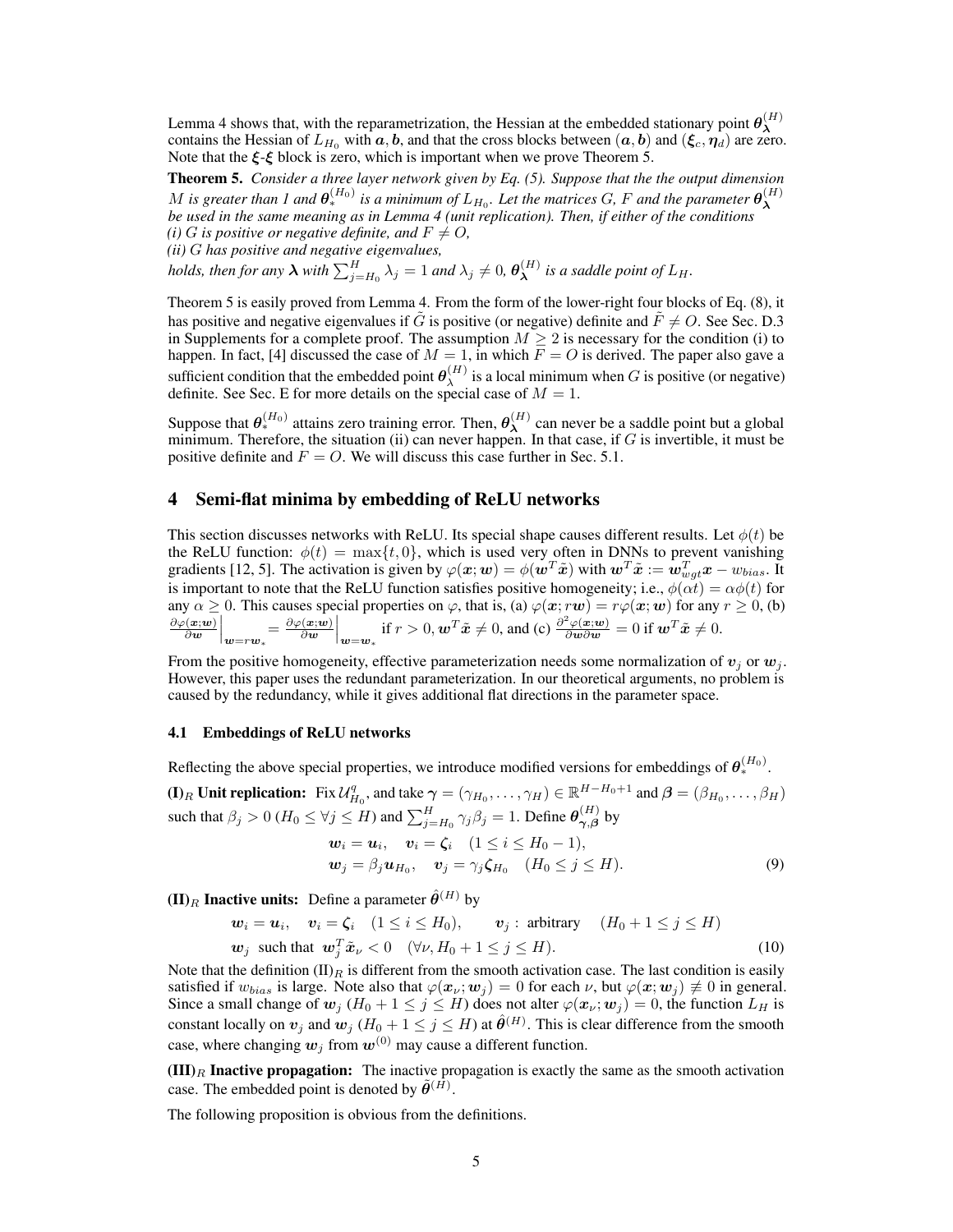**Proposition 6.** For the unit replication and inactive propagation, we have  $f_{\text{off}}^{(H)}$  $\boldsymbol{f}_{\boldsymbol{\theta}^{(H)}_{\boldsymbol{\gamma}, \boldsymbol{\beta}}}^{(H)} = \boldsymbol{f}_{\tilde{\boldsymbol{\theta}}^{(H)}}^{(H)} = \boldsymbol{f}_{\boldsymbol{\theta}^{(H_0)}_*}^{(H_0)}$  $\overset{\scriptscriptstyle{(}}{\theta_*^{(H_0)}}$ .

We see that there are some other flat directions in addition to the general cases. In the embedding by inactive units, if the condition  $w_j^T \tilde{x}_{\nu} \leq 0$  is maintained,  $L_H$  has the same value. Assume  $||x_{\nu}|| \leq 1$ without loss of generality, and fix  $K > 1$  as a constant. Define  $\hat{w}_{j, wgt} = 0$  and  $\hat{w}_{j, bias} = 2K$  for  $H_0+1\leq j\leq H.$  From  $\boldsymbol{w}_j^T\tilde{\boldsymbol{x}}_{\nu}\leq \|\boldsymbol{w}_{j,wgt}\| - w_{j,bias}\leq 0$  for  $\boldsymbol{w}_j\in B_K:=\{\boldsymbol{w}_j\mid \|\boldsymbol{w}_{j,wgt}\|\leq 0$ K and  $K \le w_{j, bias} \le 3K$  and any  $v_j$   $(H_0 + 1 \le j \le H)$ , we have the following result, showing that an  $(H - H_0) \times (M + D)$  dimensional affine subset at  $\hat{\theta}^{(H)}$  gives the same value at  $x_{\nu}$ .

**Proposition 7.** Assume  $\|\mathbf{x}_{\nu}\| \leq 1$  ( $\forall \nu$ ). If  $(\mathbf{v}_i, \mathbf{w}_i) = (\zeta_{i*}, \mathbf{u}_{i*})$  ( $1 \leq i \leq H_0$ ) and  $(\mathbf{v}_j, \mathbf{w}_j) \in$  $\mathbb{R}^M \times B_K$  (H<sub>0</sub> + 1  $\leq j \leq H$ ), we have for any  $\nu = 1, \ldots, n$ 

$$
\boldsymbol{f}^{(H)}(\boldsymbol{x}_{\nu};\boldsymbol{\theta}^{(H)})=\boldsymbol{f}^{(H_0)}(\boldsymbol{x}_{\nu};\boldsymbol{\theta}^{(H_0)}_*).
$$

Next, for the unit replication of ReLU networks, the piecewise linearity of ReLU causes additional flat directions. To see this, for a fixed  $(\gamma, \beta)$  with  $\sum_j \gamma_j \beta_j = 1$ , we introduce a parametrization in a similar manner to the smooth case. Let  $A = (\alpha_{cj})$  be an  $(H - H_0) \times (H - H_0 + 1)$ matrix such that  $\sum_{j=H_0}^{H} \alpha_{cj} \gamma_j \beta_j = 0$  ( $\forall c$ ) and  $\begin{pmatrix} 1_{H-H_0+1}^T \\ A \end{pmatrix}$  is invertible. Fix such A and define  $(a, \xi_{H_0+1}, \ldots, \xi_H; b, \eta_{H_0+1}, \ldots, \eta_H)$  by Eq. (6). The next proposition shows that a small change of  $(\eta_j)_{j=H_0+1}^H$  does not alter the value  $L_H(\theta^{(H)}) = L_{H_0}(\theta^{(H_0)}_*)$ . Let  $B^{\eta}_{\delta}(\theta^{(H)})$  denote the intersection of the ball of radius  $\delta > 0$  at  $\theta^{(H)}$  and the affine subspace spanned by  $\eta_{H_0+1}, \ldots, \eta_H$  at  $\theta^{(H)}$ .

**Proposition 8.** Let  $\{x_{\nu}\}_{\nu=1}^{n}$  be any data set,  $\theta_{*}^{(H_0)}$  be any parameter of the ReLU network  $\mathcal{N}_{H_0}$ , and  $\theta_{\gamma,\beta}^{(H)}$  $\chi_{\gamma,\beta}^{(H)}$  be defined by Eq. (9). Assume that  $\bm{u}_{H_0*}^T\bm{x}_\nu\neq 0$  for all  $\nu$ . Then, there is  $\delta>0$  such that

$$
\boldsymbol{f}^{(H)}(\boldsymbol{x}_{\nu};\boldsymbol{\theta}^{(H)})=\boldsymbol{f}^{(H_0)}(\boldsymbol{x}_{\nu};\boldsymbol{\theta}^{(H_0)}_*)\qquad (\forall \boldsymbol{\theta}^{(H)}\in B^{\boldsymbol{\eta}}_{\delta}(\boldsymbol{\theta}^{(H)}_{\boldsymbol{\gamma},\boldsymbol{\beta}}),\ \forall \nu=1,\ldots,n).
$$

See Sec. F.1 for the proof. The situation  $u_{H_0 *}^T x_{\nu} \neq 0$  may easily occur in practice (Fig. 2(a)).

#### 4.2 Embedding a local minimum of ReLU networks

We first consider the embedding of a minimum by inactive units. Let  $\hat{\theta}^{(H)}$  be an embedding of  $\theta^{(H_0)}$ by Eq. (10). From Proposition 7,  $L_H(\theta^{(H)})$  does not depend on  $(v_j, w_j)_{j=H_0+1}^H$  around  $\hat{\theta}^{(H)}$  but takes the same value as  $L_{H_0}(\theta^{(H_0)})$  with  $\theta^{(H_0)} = (\boldsymbol{v}_i, \boldsymbol{w}_i)_{i=1}^{H_0}$ . We have thus the following theorem.

**Theorem 9.** Assume that  $\theta_*^{(H_0)}$  is a minimum of  $L_{H_0}$ . Then, the embedded point  $\hat{\theta}^{(H)}$  defined by *Eq.* (10) (inactive units) is a minimum of  $L_H$ .

Theorem 9 and Proposition 7 imply that there is an  $(H - H_0) \times (M + D)$  dimensional affine subset that gives local minima, and in those directions  $L_H$  is flat.

Next, we consider the embedding by unit replication, which needs further restriction on  $\gamma$  and  $\beta$ . Let  $\theta^{(H_0)}$  be a parameter of  $\mathcal{N}_{H_0}$ , and  $\boldsymbol{\gamma} = (\gamma_j)_{j=H_0}^H$  satisfy  $\sum_{j=H_0}^H \gamma_j > 0$ . Define  $\theta^{(H)}_{\boldsymbol{\gamma}}$  by replacing  $w_j = \beta_j u_j$  in Eq. (9) with  $w_j = u_{H_0}/\sum_{k=H_0}^H \gamma_k (H_0 \le j \le H)$ . If we assume  $u_{H_0*}^T x_{\nu} \neq 0$  ( $\forall \nu$ ), the function  $L_H$  is differentiable on  $\eta_c, \xi_c$ , and for the same reason as Theorem 5, the derivatives are zero. By restricting the function on those directions around  $\theta_{\gamma}^{(H)}$ , from the fact  $\frac{\partial^2 \varphi(\mathbf{x}_{\nu}, \mathbf{u}_{H_0})}{\partial \mathbf{u}_{H_0} \partial \mathbf{u}_{H_0}}$  $\frac{\partial \Psi(\mathbf{x}_\nu, \mathbf{u}_{H_0})}{\partial \mathbf{u}_{H_0} \partial \mathbf{u}_{H_0}} = 0$ , we can see that the Hessian has the form  $\begin{pmatrix} O & \tilde{F} \\ \tilde{F}^T & O \end{pmatrix}$ , which includes a positive and negative eigenvalue unless  $F = O$ . This derives the following theorem. (See Sec. F.2 for a complete proof.)

**Theorem 10.** Suppose that  $\theta_*^{(H_0)}$  is a minimum point of  $L_{H_0}$ . Assume that  $\mathbf{u}_{H_0*}^T\mathbf{x}_{\nu} \neq 0$  for any  $\nu = 1, \ldots, n$ , and that  $F \neq O$  where F is given by Lemma 4. Then, for any  $\gamma \in \mathbb{R}^{H-H_0+1}$  such that  $\sum_{j=H_0}^H\gamma_j>0$ , the embedded parameter  $\bm{\theta}^{(H)}_{\bm{\gamma}}$  is a saddle point of  $L_H$ .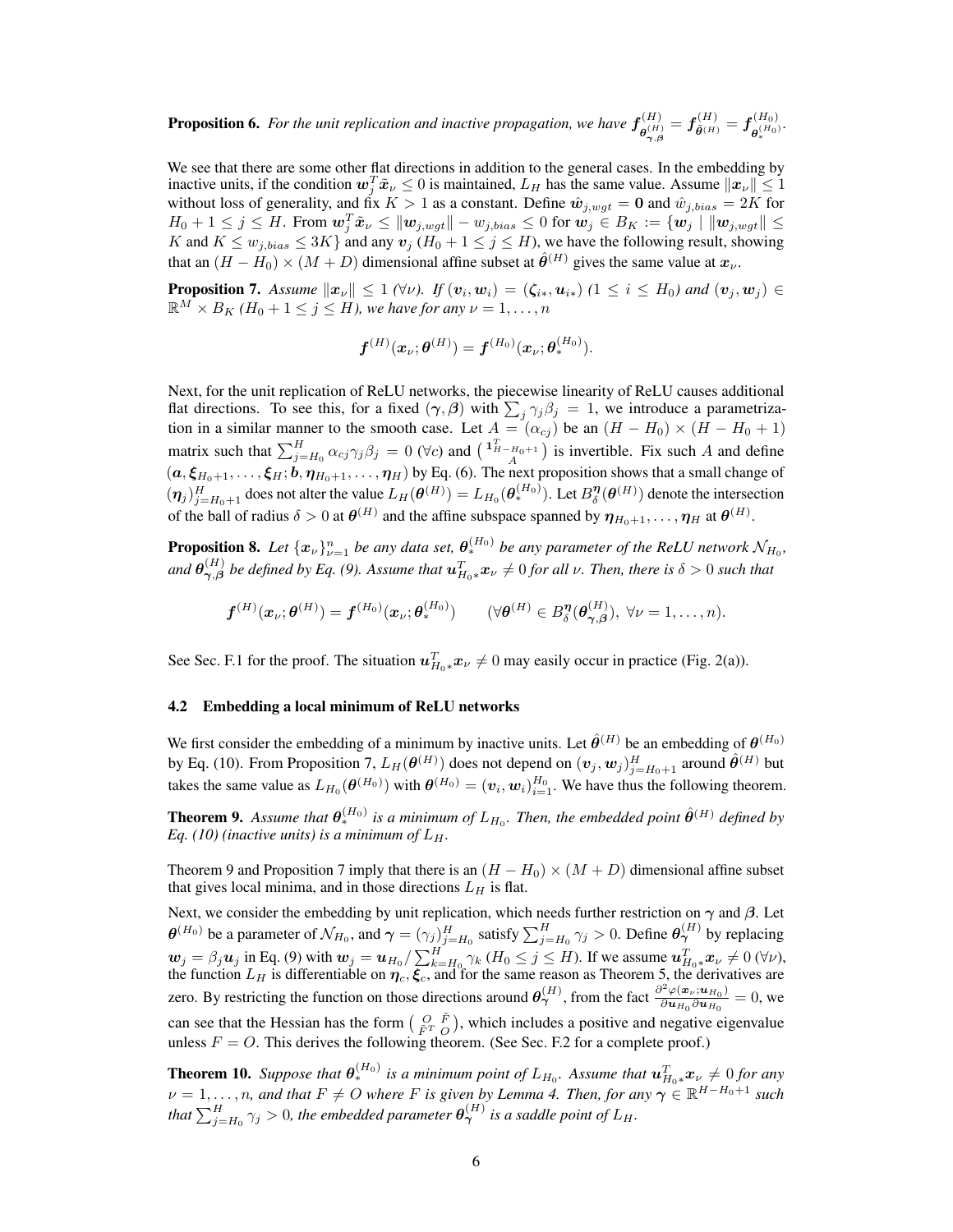## 5 Discussions

#### 5.1 Minimum of zero error

In using a very large network with more parameters than the data size, the training error may reach zero. Assume  $\ell(\bm{y}, \bm{z}) \geq 0$  and that a narrower model attains  $L_{H_0}(\bm{\theta}^{(H_0)}_*) = 0$  without redundant units, i.e., any deletion of a unit will increase the training error. We investigate overparameterized realization of such a global minimum by embedding in a wider network  $\mathcal{N}_H$ . Note that by any methods the embedded parameter is a minimum. This causes special local properties on the embedded point.

For simplicity, we assume three-layer networks and  $||x_v|| \le 1$  ( $\forall v$ ). First, consider the unit replication for the smooth activation. As discussed in the last part of Sec. 3.2, the Hessian takes the form

$$
\text{Smooth:} \quad \nabla^2 L_H(\boldsymbol{\theta}_{\boldsymbol{\lambda}}^{(H)}) = \begin{bmatrix} \boldsymbol{\theta}^{(H_0)} & \begin{bmatrix} \nabla^2 L_{H_0}(\boldsymbol{\theta}_{*}^{(H_0)}) & O & O \\ O & O & O \\ O & O & \tilde{G} \end{bmatrix}, \\ \boldsymbol{\xi}_c & \begin{bmatrix} \nabla^2 L_{H_0}(\boldsymbol{\theta}_{*}^{(H_0)}) & O & O \\ O & O & \tilde{G} \end{bmatrix}, \end{bmatrix}, \tag{11}
$$

where  $\tilde{G}$  is non-negative definite. It is not difficult to see (Sec. G.2.2) that, in the case of inactive units, the lower-right four blocks take the form  $\begin{pmatrix} O & O \\ O & S \end{pmatrix}$ . The case of inactive propagation is similar.

For ReLU activation, assume  $\theta_*^{(H_0)}$  is a differentiable point of  $L_{H_0}$  for simplicity. From Proposition 7, the Hessian at the embedding  $\hat{\theta}^{(H)}$  by inactive units is given by

$$
\text{ReLU:} \quad \nabla^2 L_H(\hat{\boldsymbol{\theta}}^{(H)}) = \begin{bmatrix} \nabla^2 L_{H_0}(\boldsymbol{\theta}_*^{(H_0)}) & (v_j, w_j) \\ \nabla^2 L_{H_0}(\boldsymbol{\theta}_*^{(H_0)}) & O \\ \nabla^2 D_{H_0}(\boldsymbol{\theta}_*^{(H_0)}) & O \end{bmatrix} . \tag{12}
$$

Similarly to the smooth case, the Hessian for the unit replication  $\theta_{\gamma}^{(H)}$  takes the same form as Eq. (12).

#### 5.2 Generalization error bounds of embedded networks

Based on the results in Sec. 5.1, here we compare the embedding between ReLU and smooth activation. The results suggest that the ReLU networks can have an advantage in generalization error when zero training error is realized by some type of overparameterized models.

Suppose that the smooth model  $\mathcal{N}_{H_{0,s}}$  and ReLU mdoel  $\mathcal{N}_{H_{0,r}}$  attain zero training error without redundant units. They are embedded by the method of inactive units into  $\mathcal{N}_{H_s}$  and  $\mathcal{N}_{H_r}$ , respectively, so that  $H_s - H_{0,s} = H_r - H_{0,r} (=: E)$  (the same number of surplus units). The dimensionality of the parameters of  $\mathcal{N}_{H_{0,s}}$  and  $\mathcal{N}_{H_{0,r}}$  are denoted by  $d_{sm}^0$  and  $d_{rl}^0$ , respectively.

The major difference of the local properties in Eqs. (11) and (12) is the existence of matrix S or  $\tilde{G}$  in the smooth case. The ReLU network has a flat error surface  $L_H$  in both the directions of  $w_j$  and  $v_j$ . In this sense, the embedded minimum is *flatter* in the ReLU network. We relate this difference of semi-flatness to the generalization ability of the networks through the PAC-Bayes bounds, which has been already used for discussing deep learning [13]. Our motivation here is to consider the difference of the activation functions. We give a summary here and defer the details in Sec. G, Supplements.

Let  $\mathcal D$  be a probability distribution of  $(x,y)$  and  $\mathcal L_H(\bm \theta^{(H)}):=E_\mathcal D[\ell(y,f(x;\bm \theta^{(H)}))]$  be the generalization error (or risk). Training data  $(x_1,y_1),\ldots,(x_n,y_n)$  are i.i.d. sample with distribution  ${\cal D}$ . Then, with a trained parameter  $\theta$ , the PAC-Bayes bound tells

$$
\mathcal{L}_H(\hat{\theta}) \lessapprox \frac{1}{n} L_H(\hat{\theta}) + 2\sqrt{\frac{2(KL(Q||P) + \ln\frac{2\delta}{n})}{n-1}},\tag{13}
$$

where P is a prior distribution which does *not* depend on the training data, and Q is any distribution such that it distributes on parameters that do not change the value of  $L_H$  so much from  $L_H(\theta)$ .

We focus on the embedding by inactive units here. See Sec. G.2.3, Supplements, for the other cases. The essential factor of the PAC-Bayes bound is the KL-divergence  $KL(Q||P)$ , which is to be small. We use different choices of  $P$  and  $Q$  for the smooth and ReLU networks (see Sec. G for details). For the smooth networks,  $P_{sm}$  is a non-informative normal distribution  $N(0, \sigma^2 I_{d_{sm}})$  with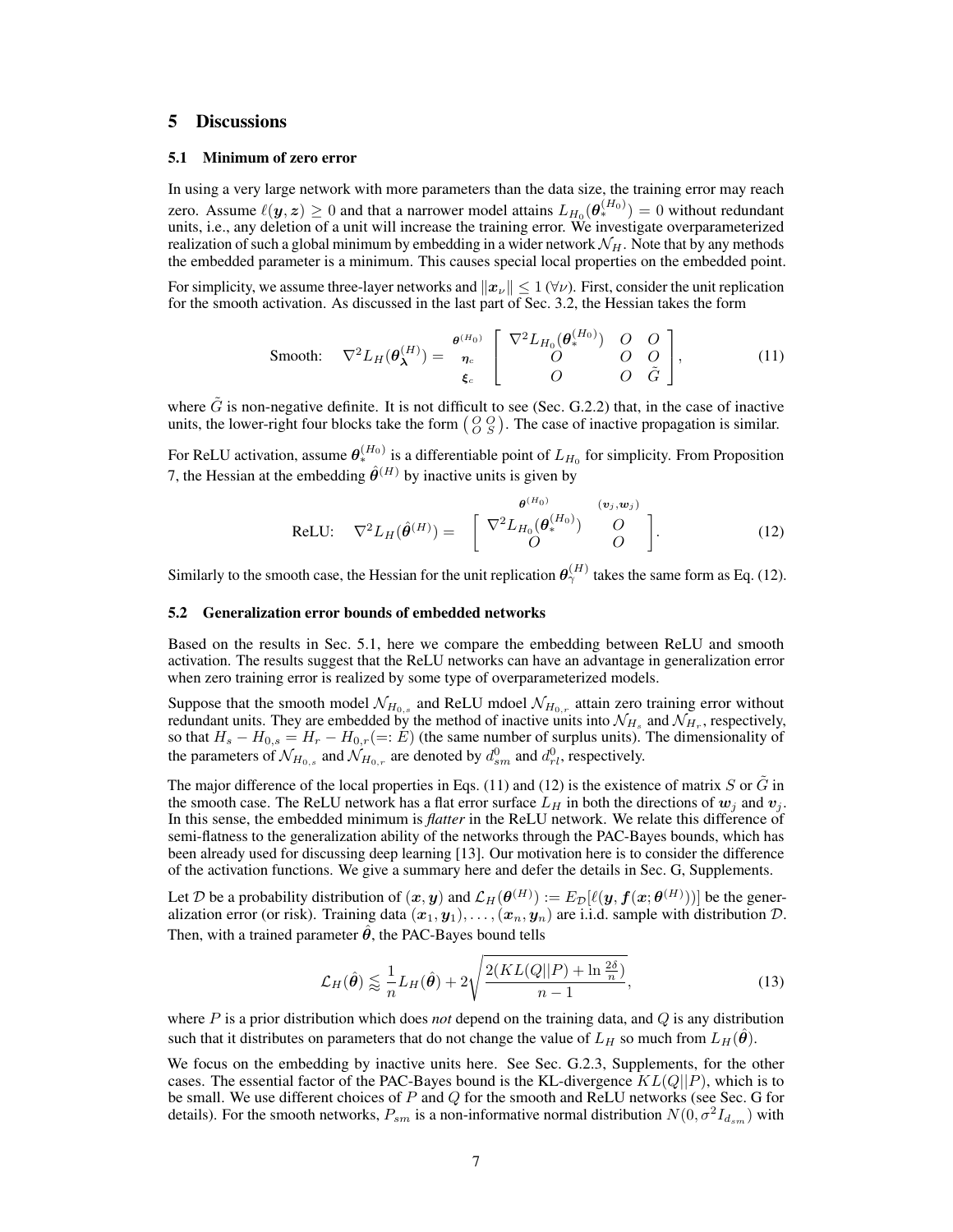

Figure 2: (a) Data and fitting by  $\mathcal{N}_5$  with ReLU. (b) Ratio of generalization errors of  $\mathcal{N}_H$  and  $\mathcal{N}_{H_0}$ .

 $\sigma \gg 1$ , and  $Q_{sm}$  is  $N(\hat{\theta}_{sm,0}^{(H)}, \tau^2 \mathcal{H}_{sm}^{-1}) \times N(\hat{\theta}_{sm,1}^{(H)}, \sigma^2 I_{d^1}) \times N(\hat{\theta}_{sm,2}^{(H)}, \tau^2 S^{-1})$  with  $\tau \ll 1$ , where the decomposition corresponds to the components  $\bm{\theta}^{(H_0)},$   $(\bm{v}_j)_{j=H_0+1}^H$ , and  $(\bm{w}_j)_{j=H_0+1}^H$ .  $\mathcal{H}_{sm}$  :=  $\nabla^2 L_{H_0}(\theta_{*,sm}^{(H_0)})$  is the Hessian. For ReLU, based on Proposition 7,  $P_{rl}$  is given by  $N(0, \sigma^2 I_{d_{rl}^0}) \times$  $N(0, \sigma^2 I_{d^1}) \times \text{Unif}_{B_K^E}$ , while  $Q_{rl}$  is  $N(\hat{\theta}_{rl,0}^{(H)})$  $\hat{r}_{rl,0}^{(H)}, \tau^2 \mathcal{H}_{rl}^{-1}) \times N(\hat{\bm{\theta}}_{rl,1}^{(H)})$  $r_{l,1}^{(H)}, \sigma^2 I_{d^1}$   $\times$  Unif<sub>BE</sub>, where  $d^1 =$  $E \times M$  is  $\dim(v_j)_{j=H_0+1}^H$ . For these choices, the major difference of the bounds is the term

$$
d^1\log(\sigma^2/\tau^2)
$$

in the KL divergence for the smooth model. We can argue that, in realizing perfect fitting to training data with an overparameterized network, the ReLU network achieves a better upper bound of generalization than the smooth network, when the numbers of surplus units are the same.

Numerical experiments. We made experiments on the generalization errors of networks with ReLU and tanh in overparameterization. The input and output dimension is 1. Training data of size 10 are given by  $\mathcal{N}_1$  (one hidden unit) for the respective models with additive noise  $\varepsilon \sim N(0, 10^{-2})$  in the output. We first trained three-layer networks with each activation to achieve zero training error  $(< 10^{-29}$  in squared errors) with minimum number of hidden units ( $H_0 = 5$  in both models). See Figure 2(a) for an example of fitting by the ReLU network. We used the method of inactive units for embedding to  $\mathcal{N}_H$ , and perturb the whole parameters with  $N(0,\rho^2)$ , where  $\rho$  is the  $0.01 \times ||\boldsymbol{\theta}_*^{(H_0)}||$ . The code is available in Supplements. Figure 2(b) shows the ratio of the generalization errors (average and standard error for 1000 trials) of  $\mathcal{N}_H$  over  $\mathcal{N}_{H_0}$  as increasing  $H$ . We can see that, as more surplus units are added, the generalization errors increase for the tanh networks, while the ReLU networks do not show such increase. This accords with the theoretical considerations in Sec. 5.2: adding surplus units in tanh activation makes sharp directions, which degrade the generalization.

#### 5.3 Additional remarks

Regularization. In training of a large network, one often regularizes parameters based on the norm such as  $\ell_2$  or  $\ell_1$ . Consider, for example, the inactive method of embedding for tanh or ReLU by setting  $v_i = 0$  and  $w_j = 0$  ( $H_0 + 1 \le j \le H$ ). Then the norm of the embedded parameter is smaller than that of unit replication. This implies that if norm regularization is applied during training, the embedding by inactive units and propagation is to be promoted in overparameterized realization.

Abundance of semi-flat minima in ReLU networks. Theorems 9 and 10 discuss three layer models for simplicity, but they can be easily extended to networks of any number of layers. Given a minimum of  $L_{H_0}$ , it can be embedded to a wider network by making inactive units in any layers. Thus, in a very large (deep and wide) network with overparameterization, there are many affine subsets of parameters to realize the same function, which consist of semi-flat minima of the training error.

#### 6 Conclusions

For a better theoretical understanding of the error landscape, this paper has discussed three methods for embedding a network to a wider model, and studied overparameterized realization of a function and its local properties. From the difference of the properties between smooth and ReLU networks, our results suggest that ReLU may have an advantage in realizing zero errors with better generalization. The current analysis reveals some nontrivial geometry of the error landscape, and its implications to dynamics of learning will be within important future works.